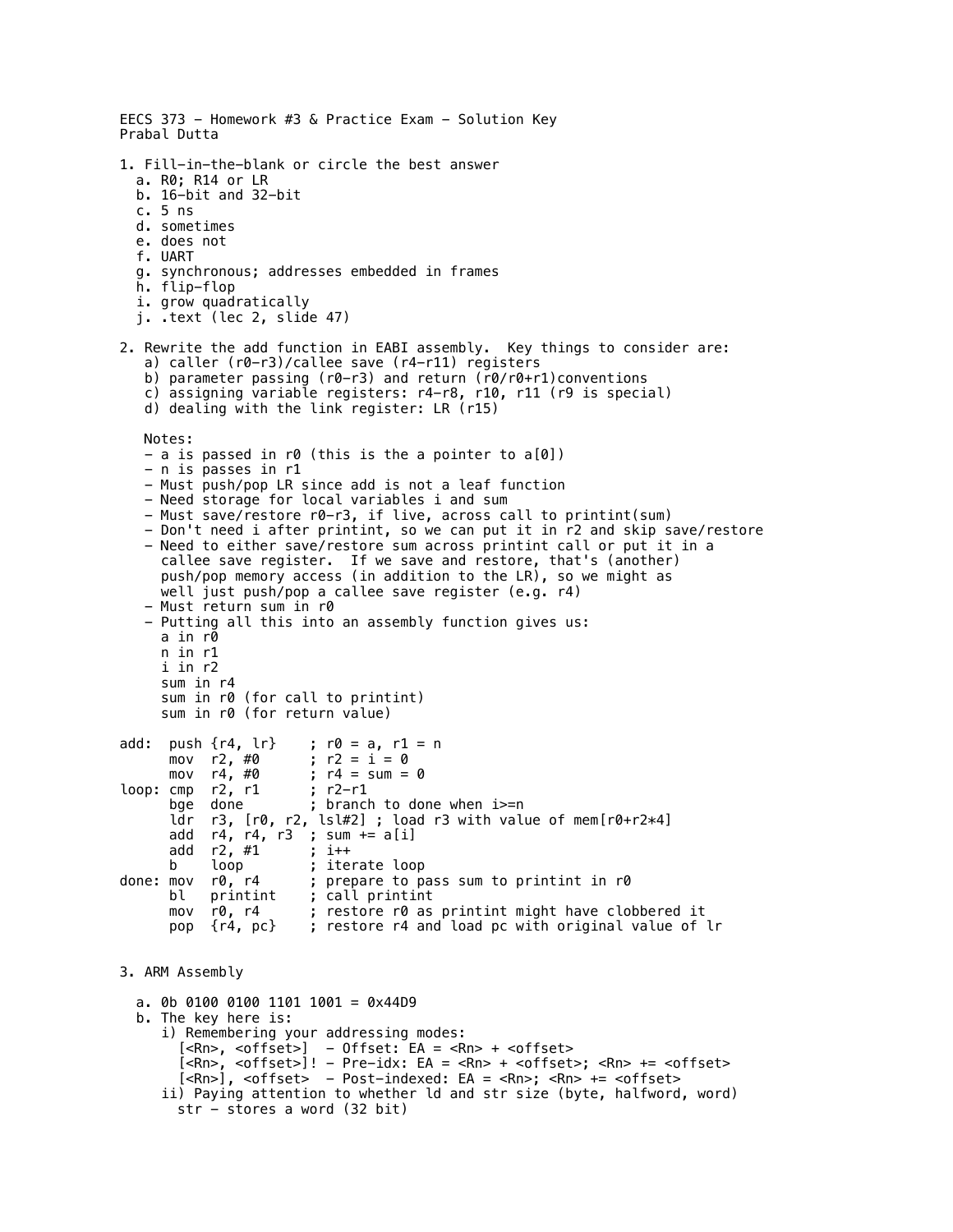```
ldrb - loads a byte (8 bits) strh - stores a half word (16 bits)
       ldr - loads a word (32 bit)
     r1 = 0x00000FFE
     r2 = 0xDD00CCDD
     r3 = 0x0000000F
 c. 0 \times 1000 = 0b 0001 0000 0000 0000 = 2^12 = 4096 (msb = 0, so pos number)
    0xfffc = 0b 1111 1111 1111 1100 (msb = 1, so neg number)
            = 0b 0000 0000 0000 0011 invert the bits
             + 0b 0000 0000 0000 0001 add one
=======================
            - 0b 0000 0000 0000 0100 = -(2^2) = -40xffff = 0b 1111 1111 1111 1111 (msb = 1, so neg number)
            = 0b 0000 0000 0000 0000 invert the bits
             + 0b 0000 0000 0000 0001 add one
              ======================
            - 0b 0000 0000 0000 0000 = -(2^0) = -1
```
4. Memory mapped I/O.

- a. // Declare reg and add 7 to REG\_FOO's value uint32\_t $*$  reg = (uint32\_t $*$ )REG\_F00;  $*reg += 7;$
- b. Sketch glue logic to interface DFF to APB



Note: The APB \*spec\* doesnt say anything about whether tristate buffers are needed (and if your bus is multiplexed, it's not). But, to demonstrate the importance of only driving the bus when you (and you alone) are being read, it's useful to add the tristate driver.

Note: Drawn using asciiflow.com

5. Serial busses

```
a. v(t) = Vcc (1 - e^{\lambda}(-t/T))t = -R*C*ln(1-v(t)/Vcc) [at (v(t) = 2.4V)t = -(10e3)(50e-12)(ln(1-2.4/3.0))t = 0.8 us
```
 b. There are 8 data bits for 20 bits transmitted, giving 40% data throughput. With four different devices, each will get 1/4 of the this overall throughput, giving each device 10% of the data